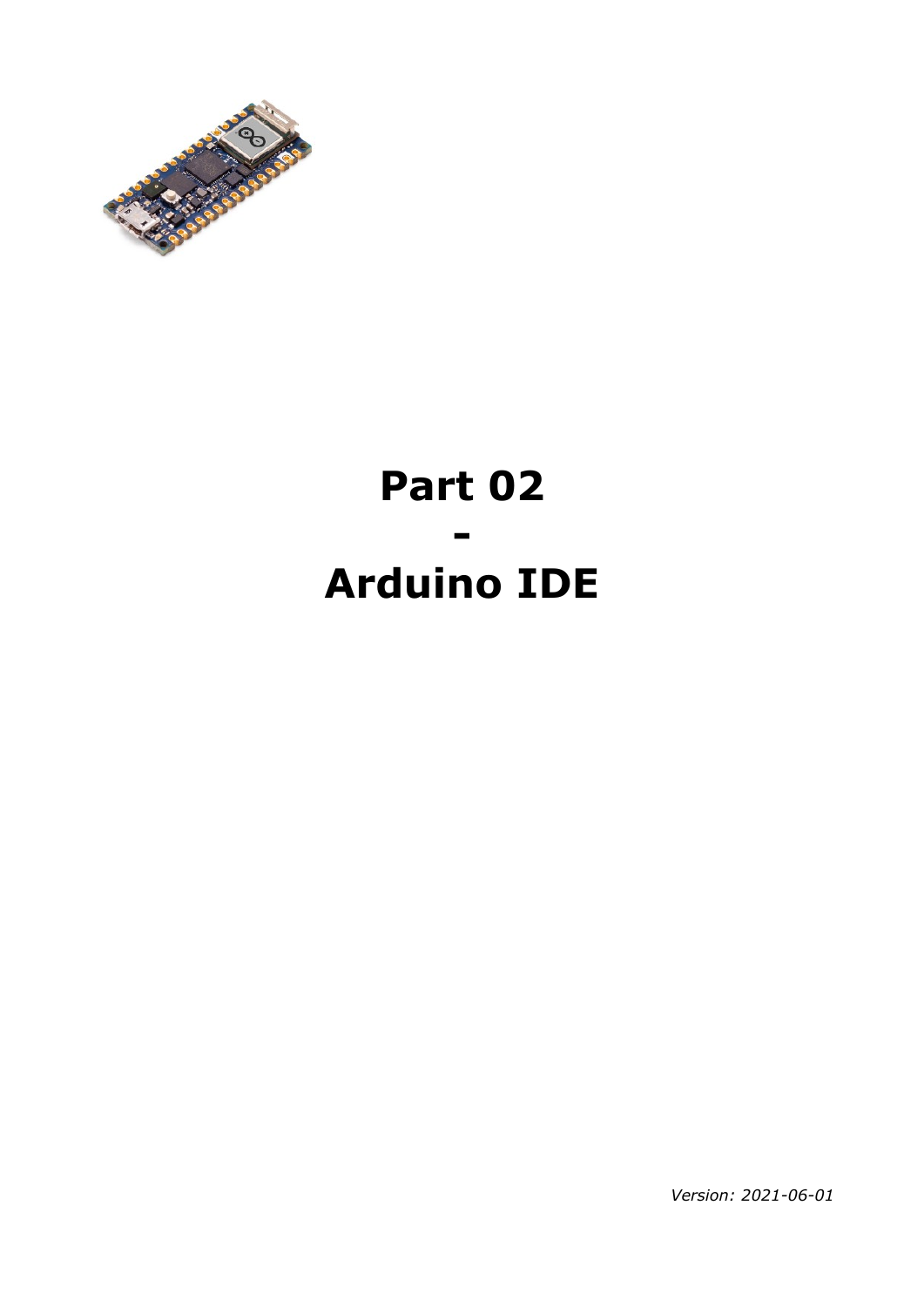## **Installing Mbed OS Nano boards**

We will go through a few simple steps on installing the core needed for Mbed OS Nano boards. This installation is necessary to use your board with the offline Arduino IDE. If you are using the Web Editor, you can follow the getting started with the Web Editor tutorial.

Boards using the Mbed core Arduino Nano 33 BLE, Arduino Nano 33 BLE Sense, Arduino Nano RP2040 Connect

When we open the editor, we will see an empty sketch.

| Stetch_jan28a   Arduino 1.8.13<br>$ \Box$<br>Eile Edit Sketch Tools Help                                                                                                                                                                                            | $\times$ |
|---------------------------------------------------------------------------------------------------------------------------------------------------------------------------------------------------------------------------------------------------------------------|----------|
| 00 B B B                                                                                                                                                                                                                                                            | ø        |
| sketch_jan28a §                                                                                                                                                                                                                                                     | ø        |
| 1 void setup () {<br>2 // put your setup code here, to run once:<br>3 <sup>1</sup><br>43<br>sl<br>6 void loop() {<br>7 // put your main code here, to run repeatedly:<br>B<br>91                                                                                    |          |
| Sketch uses 37508 bytes (144) of program storage space. Ma<br>Global variables use 3756 bytes (11%) of dynamic memory,                                                                                                                                              |          |
| <b>Commissions</b> and the <b>Million</b>                                                                                                                                                                                                                           |          |
| $\mathbf{r}$ , and the set of the set of the set of the set of the set of the set of the set of the set of the set of the set of the set of the set of the set of the set of the set of the set of the set of the set of the set<br>Arguero MPSR WWW SERIE on COMB- |          |
|                                                                                                                                                                                                                                                                     |          |

Here we need to navigate to  $\text{Tools} > \text{Board} > \text{Board}$  Manager.

This will open up a new window, with all available cores. Find the one named Arduino Mbed OS Nano Boards and install it.

|                                                                                                                                          | C sketch_jan28a   Arduino 1.8.13<br>Eile Edit Sketch Tools Help                                                                                                  | $\qquad \qquad \blacksquare \qquad \square \qquad \blacksquare$ |                              |  |
|------------------------------------------------------------------------------------------------------------------------------------------|------------------------------------------------------------------------------------------------------------------------------------------------------------------|-----------------------------------------------------------------|------------------------------|--|
| C Boards Manager                                                                                                                         |                                                                                                                                                                  |                                                                 |                              |  |
| Type All<br>--<br>by Andoleo<br>Boards included in this package:<br>Oplice Help<br>More Info                                             | [UNFRALATEU - PROSE WIRDS SCUNDINGER DOCKODES] APDUNO REPED US BOARDS<br>Arduino Nano 33 BLE, Arduino Nano 33 BLE Sense, Arduino Portenta H7, Raspberry Pi Pico. |                                                                 |                              |  |
| Arduino Hbed OS Rano Boards<br>by Arduino<br>Boards included in this package:<br><b>Online Help</b><br><b>Hone Info</b>                  | Arduino Nano 33 BLE, Arduino Nano 33 BLE Sense, Arduino Nano RP2040 Connect.                                                                                     |                                                                 | Install                      |  |
| Arduino Mbed OS Portenta Boards<br>by Ardoleo<br>Boards included in this package:<br>Arduino Portenta H7.<br>Online Help<br>Rioce, Jolla |                                                                                                                                                                  |                                                                 |                              |  |
|                                                                                                                                          | Global variables use 3756 bytes (114) of dynamic memory,<br>$\vert \vert \vert$                                                                                  | Andurro MVSI WW-1814 en COMS                                    | INSTALL THE MBED CORE (NANO) |  |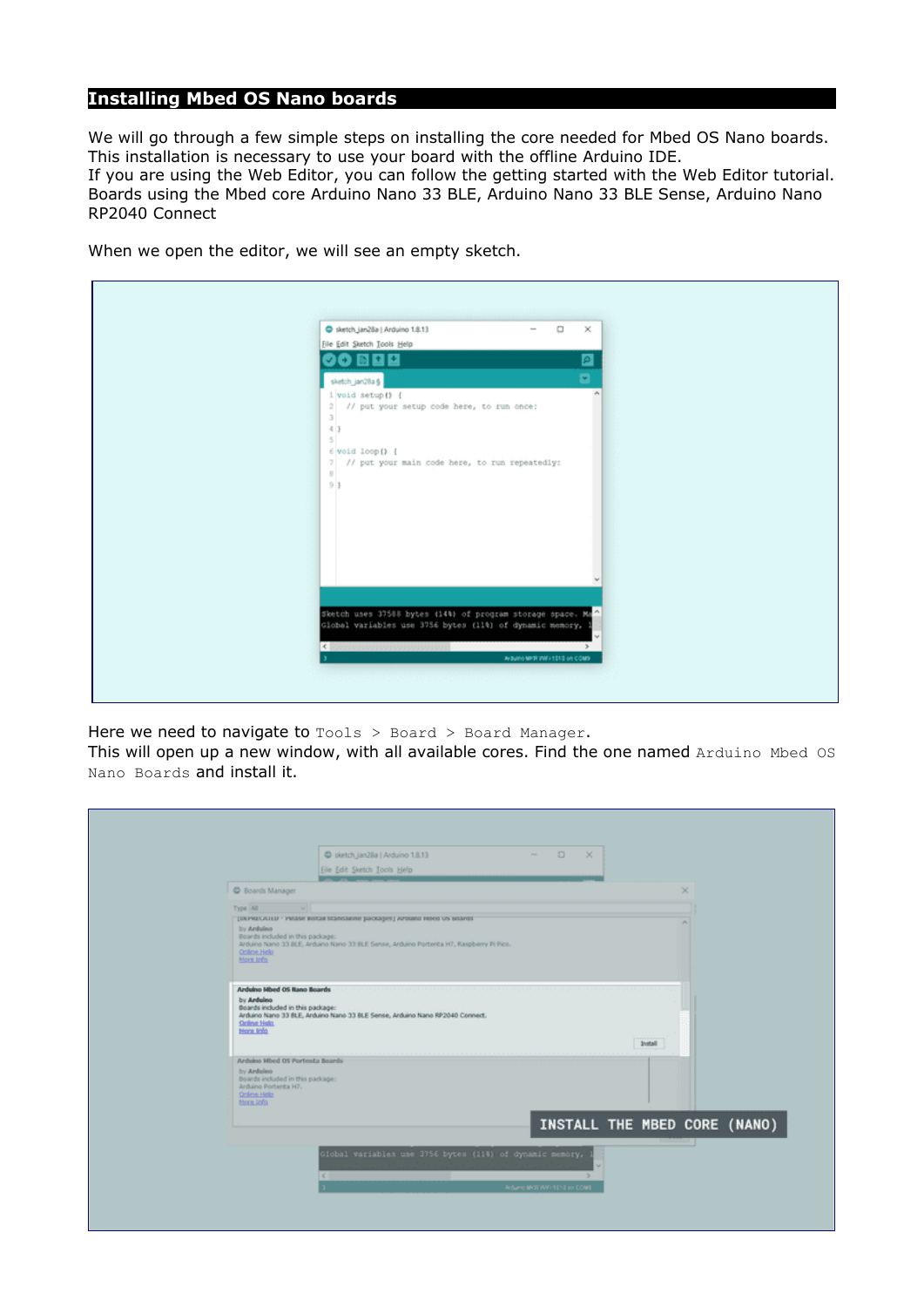This process may take may take several minutes, and you may need to accept the installation window that comes up (depending on your operative system). When it is finished, it should say "INSTALLED" under the title.

Exit the board manager, and go to Tools > Board > Arduino > Arduino Mbed OS Nano Boards. Here you can see all the Mbed boards listed, where you can select the board you are using. You have now successfully installed the core.

| Auto Format<br>$Curl+T$<br>×<br>Archive Sketch<br>Fix Encoding & Reload<br>sketch_apr13d<br>Manage Libraries<br>Ctrl+Shift+I<br>1 void set<br>Serial Monitor<br>Ctrl+Shift+M<br>$2$ // put<br>Serial Plotter<br>Ctrl+Shift+L<br>31<br>$-4$ )<br>WiFi101 / WiFiNINA Firmware Updater<br>s.<br>Board: "Arduino Uno"<br>6 void loo<br>Boards Manager<br>71.<br>$11$ put<br>Port<br>Arduino ARM (32-bits) Boards<br>÷<br>Get Board Info<br>Arduino AVR Boards<br>911<br>Arduino Mbed OS Nano Boards<br>Programmer<br>Arduino megaAVR Boards<br>Arduino Nano 33 BLE<br><b>Burn Bootloader</b><br>Arduino SAMD (32-bits ARM Cortex-M0+) Boards ><br>Intel Curie (32-bit) Boards | Sketch_apr13a   Arduino 1.8.13<br>File Edit Sketch Tools Help | $\Box$<br>$\sim$    | $\times$ |  |                             |
|---------------------------------------------------------------------------------------------------------------------------------------------------------------------------------------------------------------------------------------------------------------------------------------------------------------------------------------------------------------------------------------------------------------------------------------------------------------------------------------------------------------------------------------------------------------------------------------------------------------------------------------------------------------------------|---------------------------------------------------------------|---------------------|----------|--|-----------------------------|
|                                                                                                                                                                                                                                                                                                                                                                                                                                                                                                                                                                                                                                                                           |                                                               |                     |          |  |                             |
|                                                                                                                                                                                                                                                                                                                                                                                                                                                                                                                                                                                                                                                                           |                                                               |                     |          |  |                             |
|                                                                                                                                                                                                                                                                                                                                                                                                                                                                                                                                                                                                                                                                           |                                                               |                     |          |  |                             |
|                                                                                                                                                                                                                                                                                                                                                                                                                                                                                                                                                                                                                                                                           |                                                               |                     |          |  |                             |
|                                                                                                                                                                                                                                                                                                                                                                                                                                                                                                                                                                                                                                                                           |                                                               |                     |          |  | Arduino Nano RP2040 Connect |
|                                                                                                                                                                                                                                                                                                                                                                                                                                                                                                                                                                                                                                                                           |                                                               |                     |          |  |                             |
|                                                                                                                                                                                                                                                                                                                                                                                                                                                                                                                                                                                                                                                                           |                                                               |                     |          |  |                             |
|                                                                                                                                                                                                                                                                                                                                                                                                                                                                                                                                                                                                                                                                           |                                                               |                     |          |  |                             |
|                                                                                                                                                                                                                                                                                                                                                                                                                                                                                                                                                                                                                                                                           |                                                               |                     |          |  |                             |
|                                                                                                                                                                                                                                                                                                                                                                                                                                                                                                                                                                                                                                                                           |                                                               |                     |          |  |                             |
|                                                                                                                                                                                                                                                                                                                                                                                                                                                                                                                                                                                                                                                                           |                                                               |                     |          |  |                             |
|                                                                                                                                                                                                                                                                                                                                                                                                                                                                                                                                                                                                                                                                           |                                                               |                     |          |  |                             |
|                                                                                                                                                                                                                                                                                                                                                                                                                                                                                                                                                                                                                                                                           |                                                               | Arduino Uno en COM? |          |  |                             |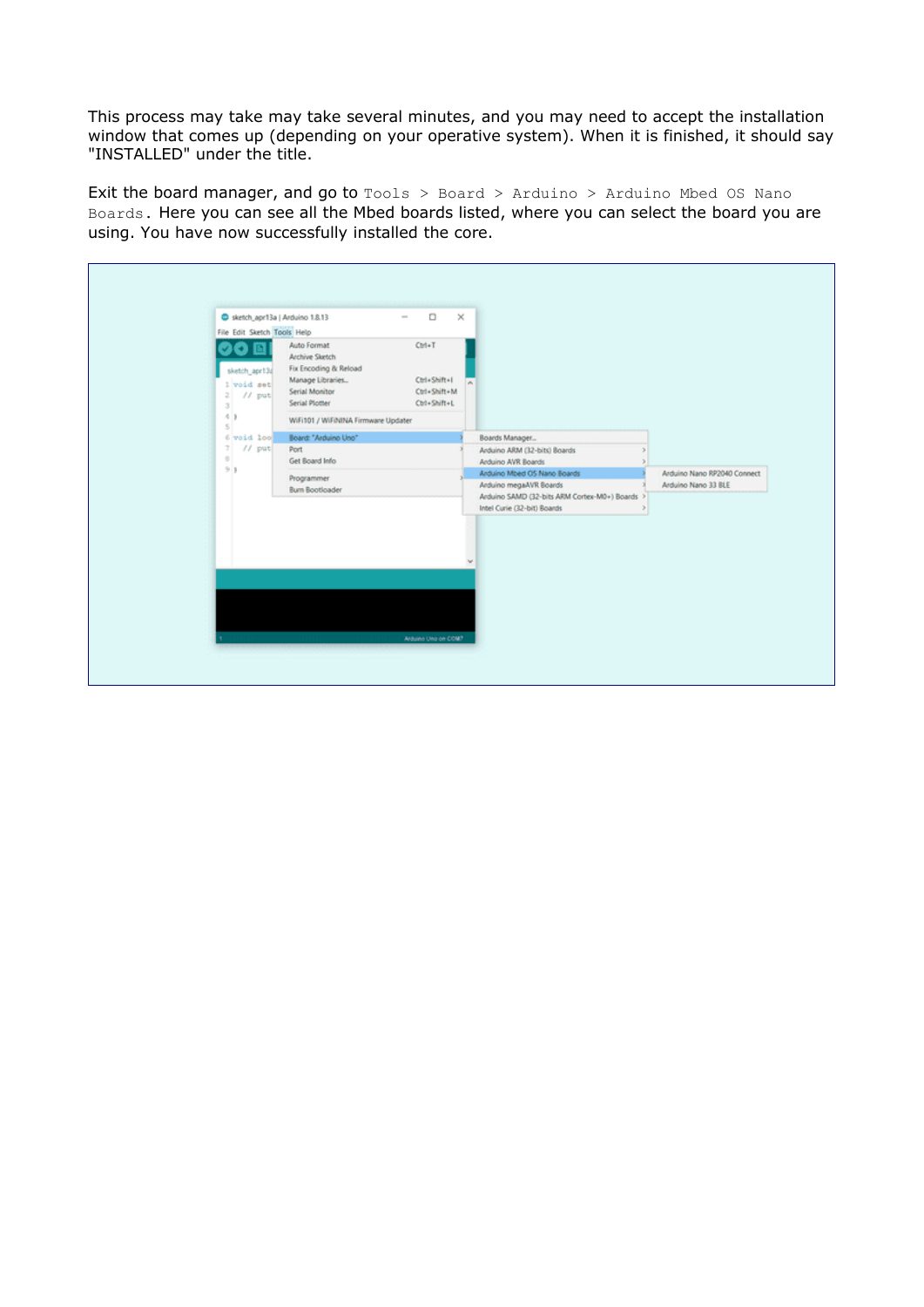Now, let's make sure that our board is found by our computer, by selecting the port. Regardless what kind of program we are uploading to the board, we always need to choose the port for the board we are using. This is simply done by navigating to  $\text{Tools} > \text{Port}$ , where you select your board from the list.

| 4 )<br>WiFi101 / WiFiNINA Firmware Updater<br>5<br>Board: "Arduino Nano 33 BLE"<br>6 void look<br>Port: "COM14 (Arduino Nano 33 BLE)"<br>Serial ports<br>$11$ put<br>COM14 (Arduino Nano 33 BLE)<br>Get Board Info<br>8<br>COM19<br>9)<br>Programmer<br><b>Burn Bootloader</b><br>$\left\langle \cdot \right\rangle$<br>э<br>Invalid library found in C:\Users\karlm\Document<br>Invalid library found in C:\Users\karlm\Document | sketch_feb18d   Arduino 1.8.13<br>File Edit Sketch Tools Help<br>sketch feb18d<br>1 void set<br>$11$ put<br>2<br>3 | Auto Format<br>Archive Sketch<br>Fix Encoding & Reload<br>Manage Libraries<br>Serial Monitor<br>Serial Plotter | $\times$<br>$Ctrl + T$<br>Ctrl+Shift+I<br>Ctrl+Shift+M<br>Ctrl+Shift+L |  |
|-----------------------------------------------------------------------------------------------------------------------------------------------------------------------------------------------------------------------------------------------------------------------------------------------------------------------------------------------------------------------------------------------------------------------------------|--------------------------------------------------------------------------------------------------------------------|----------------------------------------------------------------------------------------------------------------|------------------------------------------------------------------------|--|
|                                                                                                                                                                                                                                                                                                                                                                                                                                   |                                                                                                                    |                                                                                                                |                                                                        |  |
|                                                                                                                                                                                                                                                                                                                                                                                                                                   |                                                                                                                    |                                                                                                                |                                                                        |  |

This will look different depending on what kind of operative system you are using. For Windows users, it could look like this:

```
<COM14> (Arduino Nano BLE)
```
For MAC users, it could look like this:

/dev/cu.usbmodem14112 (Arduino Nano BLE)